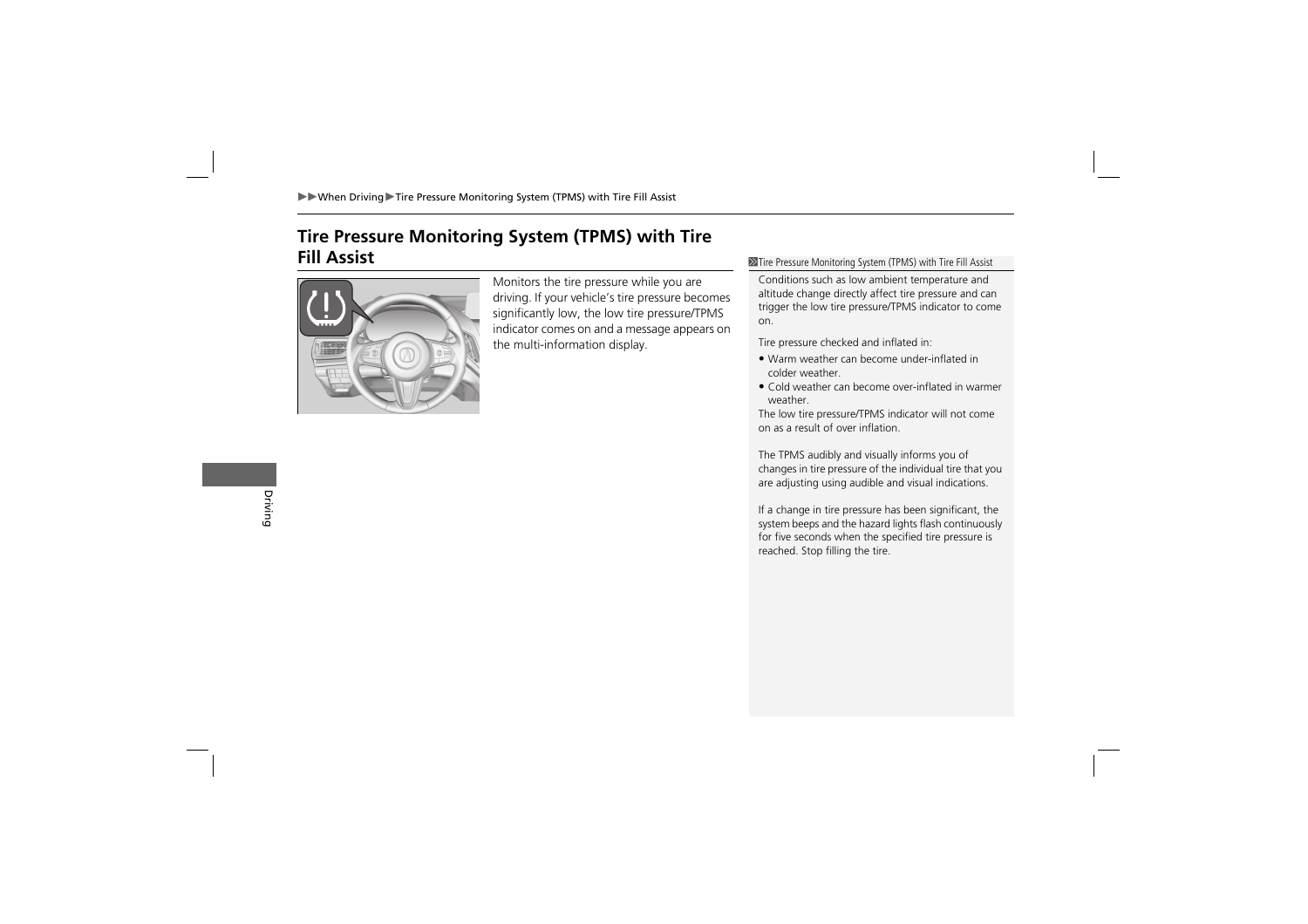| Indicator | Name                                   | On/Blinking                                                                                                                                                                                                                                    | Explanation                                                                                                                                                                                                                                                                                                                                        | Message                                                                                                                                                                     |
|-----------|----------------------------------------|------------------------------------------------------------------------------------------------------------------------------------------------------------------------------------------------------------------------------------------------|----------------------------------------------------------------------------------------------------------------------------------------------------------------------------------------------------------------------------------------------------------------------------------------------------------------------------------------------------|-----------------------------------------------------------------------------------------------------------------------------------------------------------------------------|
|           | Low Tire<br>Pressure/TPMS<br>Indicator | • Comes on if the tire pressure of any<br>of the tires becomes significantly<br>low.<br>• Blinks for about one minute, and<br>then stays on if there is a problem<br>with the TPMS, or when a compact<br>spare tire* is temporarily installed. | • Comes on while driving - Stop in a safe<br>place, check tire pressures, and inflate the<br>tire(s) if necessary.<br>• Blinks and remains on - Have your<br>vehicle checked by a dealer. If the vehicle<br>is fitted with a compact spare tire, get your<br>regular tire repaired or replaced and put<br>back on your vehicle as soon as you can. | $\langle \, l \, \rangle$<br><b>Tire Pressures Low</b><br><b>TPMS</b><br><b>Tire Pressure Monitor System</b><br>Problem.<br><b>Check Tire Pressure.</b><br>See Your Dealer. |